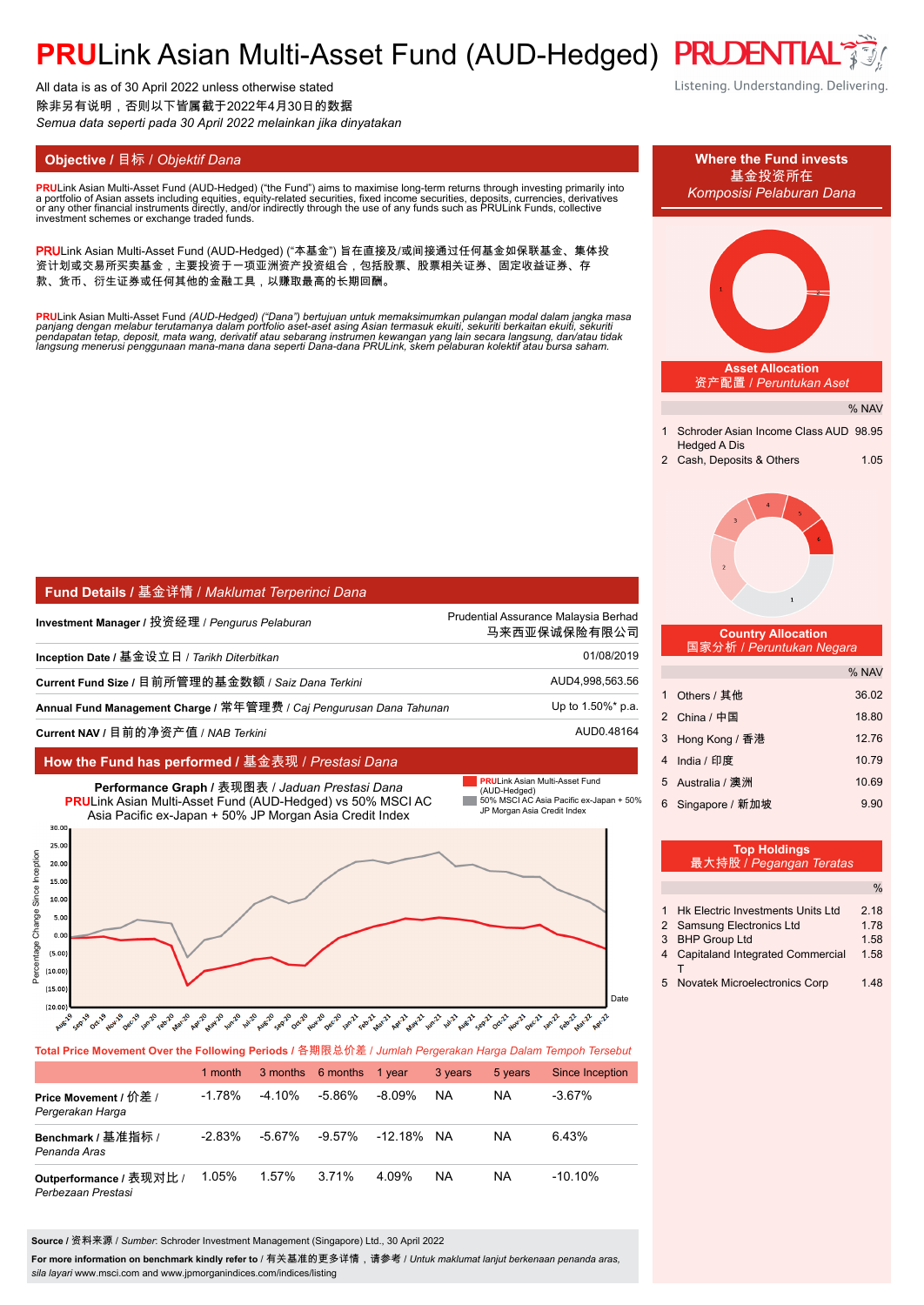## **PRULink Asian Multi-Asset Fund (AUD-Hedged) PRUDENTIAL<sup>7</sup>**

All data is as of 30 April 2022 unless otherwise stated 除非另有说明,否则以下皆属截于2022年4月30日的数据 *Semua data seperti pada 30 April 2022 melainkan jika dinyatakan*

### Listening. Understanding. Delivering.

### **Monthly Update /** 每月简报 / *Peningkatan Bulanan*

#### **Market Review /** 市场回顾 */ Tinjauan Bulanan*

Asia Pacific ex-Japan equities were lower in April due to the prolonged war in Ukraine, rising inflation and concerns on further interest rate hikes. Taiwan was the worst-performing index market within the region as major electronics and chip makers suffered from supply chain disruptions amid the lockdowns .

Elsewhere, China continued to return negatively as the country imposed a zero Covid tolerance to contain a new Covid outbreak, resulting in harsh lockdowns in major cities including Shanghai. The slowdown in manufacturing activities and a slower export growth momentum also further dampened the outlook in China, resulting in lower share prices in China and Hong Kong.

On a positive note, Indonesia ended the month in positive territory after credit rating agency S&P upgraded the country's outlook from negative to stable. Over to Asian fixed income, yields continued to rise in April, resulting in negative bond returns, amid continued high inflation and expectations of significant interest rate hikes. The US 10- year Treasury yield increased by 59 bps, from 2.35% to 2.94% over the month. The 2-year and 10-year Treasury yield curve also briefly inverted at the start of the month, the first time since 2019, suggesting a potential risk of recession. In terms of credit ratings, Asian high yield bonds outperformed the investment grade bonds as spreads generally tightened.

亚太(日本除外)股市在4月走跌,因为乌克兰战争有所拖延、通膨升温,而且市场也关注于进一步升息的可能。台湾乃是表现最差的指数市场,封锁管制所导 致的供应链干扰影响了主要的电子与晶片制造商。

中国持续取得负回酬,原因是政府施行了零冠病政策以抑制新爆发的疫情,使到主要城市如上海受到严格的封锁管制。制造业活动的放缓以及较慢的出口成长动 力,亦进一步影响了中国市场的展望而令中国与香港的股价下跌。

就好的一面而言,印尼当月以涨幅作收,标普信用评估机构将该国的展望从负面调高至稳定。至于亚洲固定收益证券,在通膨升温与市场预测央行会积极升息的 环境中,回酬持续在4月扬升,导致债券出现负回酬。10年期美国国库债券(UST)回酬当月从2.35%增59基点至2.94%。2年期与10年期UST回酬曲线亦在月初 稍微反转,2019年以来首次出现这种现象,意味着经济衰退的可能性。就信用评级来说,亚洲高回酬债券的表现超越投资级债券,因为价差一般有所紧缩。

*Ekuiti Asia Pasifik luar Jepun mencatat prestasi lebih rendah pada April disebabkan oleh perang yang berpanjangan di Ukraine, inflasi yang meningkat dan kebimbangan mengenai kenaikan kadar faedah selanjutnya. Taiwan merupakan pasaran indeks berprestasi paling teruk di rantau ini apabila pembuat elektronik dan cip utama mengalami gangguan rantaian bekalan di tengah-tengah sekatan pergerakan.*

*Di tempat lain, China terus memberikan pulangan negatif apabila negara itu mengenakan sifar toleransi terhadap Covid bagi membendung wabak Covid baharu, lalu mengakibatkan sekatan pergerakan yang amat ketat di bandar-bandar utama termasuk Shanghai. Kelembapan aktiviti perkilangan dan momentum pertumbuhan eksport yang lebih perlahan melemahkan lagi prospek di China, lalu menolak harga saham ke paras lebih rendah di China dan Hong Kong.*

*Meninjau nota positif, Indonesia mengakhiri bulan dagangan dalam wilayah positif selepas agensi penarafan kredit S&P menaik taraf prospek negara tersebut daripada negatif kepada stabil. Menyorot pendapatan tetap Asia, hasil terus meningkat pada bulan April, mengakibatkan pulangan bon menjadi negatif dalam keadaan inflasi yang berterusan tinggi dan jangkaan kenaikan kadar faedah yang ketara. Hasil Perbendaharaan 10 tahun AS meningkat sebanyak 59 mata asas, daripada 2.35% kepada 2.94% dalam tempoh tinjauan. Keluk hasil Perbendaharaan 2 tahun dan 10 tahun juga membalik sekejap pada permulaan bulan, kejadian kali pertama sejak 2019 ini mencadangkan potensi risiko kemelesetan. Dari segi penarafan kredit, bon hasil tinggi Asia mengatasi bon gred pelaburan apabila spread secara amnya menyempit.*

#### **Market Outlook /** 市场展望 */ Gambaran Bulanan*

Valuations for Asian equities have pulled back to a more favourable level when compared to its historical range and to the developed markets . In terms of central banks policies, the expectation of Chinese policymakers to stimulate growth remains high while other central banks in Asia Pacific including Australia , Korea, and Singapore have started to raise interest rates to tackle inflation which is creating an opportunity for China equities to outperform. To add on, should we see China relax its Covid restrictions, a significant upswing in earnings across the region can be expected. As such we are cautiously optimistic but stress that a healthy diversification across countries and sectors are crucial in the near-term. Also, we continue to explore high-quality names within the region to capture long-term structural growth and income opportunities following the recent pull-backs.

Valuations for Asian credits remain appealing compared to the developed markets and non -Asia emerging markets, while their fundamentals remain stable. As shared above, we are more constructive in investment grade bonds outside of China, given lesser sensitivity to China's zero-Covid policy and regulatory risks. We also believe Asian credits is likely to stay resilient to the Russia-Ukraine conflicts compared to non-Asia emerging markets, given its higher quality composition and lower susceptibility to global fund flows due to a larger domestic investor base. As a result, we believe there are still plenty of opportunities within the region, but selectivity and risk management remain key to navigate through the current market volatility.

和过往以及已开发市场相比,亚洲股市的估值回到一个比较具吸引力的水平。至于央行的政策,市场仍旧预期中国的政策策划者会刺激经济成长,而亚太区的其 他央行,如澳洲,韩国和新加坡则开始升息以应付通膨,这为中国股市提供了上调的机会。此外,若中国政府放宽其冠病管制,可预见的是,该区的盈利将会大 幅上扬。有鉴于此,我们对之抱着谨慎乐观的态度,认为在近期必须保持将投资健康分散在各国与各领域的多元投资策略。此外,我们也会持续寻找该区内的优 质公司,以在近期估值回跌的环境中从长期结构性成长和收益机会中获利。

和已开发市场与非亚洲新兴市场相比,亚洲债券的估值依旧具吸引力,其基础仍相当稳健。如上所述,我们比较看好中国以外的投资级债券,因为它们比较不会 受到中国的零冠病政策与监管风险所影响。我们也认为和非亚洲新兴市场相比,亚洲债券会持续从俄罗斯-乌克兰的冲突中受惠,原因是其组合的品质较佳,而且 较大的境内投资者基础也使它不易受到全球资金流动的影响。有鉴于此,我们相信该区尚有许多投资良机,但选择性和风险管理乃是应付目前的波动市况的要 素。

Penilaian ekuiti Asia telah kembali ke tahap yang lebih baik jika dibandingkan dengan julat sejarahnya dan pasaran maju. Dari segi dasar bank pusat, jangkaan penggubal dasar *China untuk merangsang pertumbuhan masih lagi tinggi manakala bank pusat lain di Asia Pasifik termasuk Australia, Korea, dan Singapura telah mula menaikkan kadar faedah supaya menangani inflasi yang mewujudkan peluang bagi ekuiti China untuk mencatat prestasi yang baik. Selain itu, sekiranya kita mendapati China melonggarkan sekatan Covid, peningkatan pendapatan yang ketara di seluruh rantau boleh dijangkakan. Oleh itu, kami optimistik namun tetap berwaspada apabila menekankan bahawa kepelbagaian yang sihat merentas negara dan sektor adalah penting buat jangka masa terdekat. Kami juga terus meneroka nama berkualiti tinggi di rantau ini bagi menyerkup struktur pertumbuhan jangka panjang dan peluang pendapatan susulan pengunduran prestasi baru-baru ini.*

*Penilaian kredit Asia kekal menarik berbanding pasaran maju dan pasaran memuncul luar Asia, manakala asasnya kekal stabil. Seperti yang dikongsikan di atas, kami lebih konstruktif dengan bon gred pelaburan di luar China, memandangkan kepekaannya terhadap dasar sifar Covid yang lebih rendah dan risiko kawal selia China. Kami juga percaya kredit Asia berkemungkinan kekal berdaya tahan terhadap konflik Rusia-Ukraine berbanding pasaran memuncul luar Asia, memandangkan komposisi kualiti yang lebih tinggi dan kecenderungan yang lebih rendah kepada aliran dana global, oleh kerana asas pelabur domestik yang lebih besar. Hasilnya, kami percaya masih terdapat banyak peluang di rantau ini, namun pemilihan dan pengurusan risiko kekal sebagai kunci untuk mengemudi volatiliti pasaran semasa.*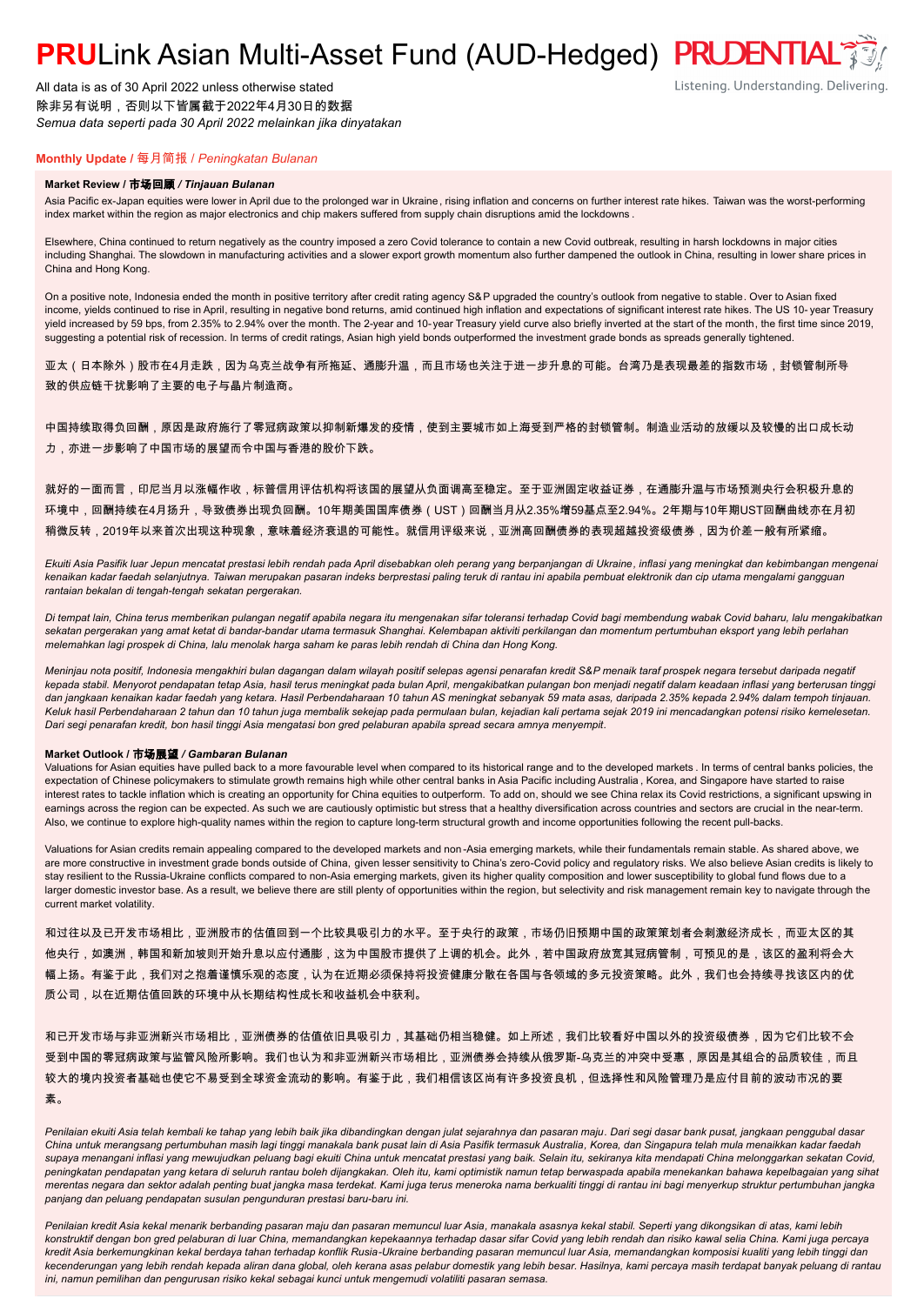# **PRULink Asian Multi-Asset Fund (AUD-Hedged) PRUDENTIAL<sup>®</sup>**

All data is as of 30 April 2022 unless otherwise stated 除非另有说明,否则以下皆属截于2022年4月30日的数据 *Semua data seperti pada 30 April 2022 melainkan jika dinyatakan*

### **Fund Review & Strategy /** 基金表现评论与投资策略 */ Tinjauan dan Strategi Dana*

The Fund returned -1.78% for the month, outperforming the benchmark return of -2.83% by 1.05%. Year-to-date, the fund returned -6.52%, outperforming the benchmark return of -8.45% by 1.93%.

The equity portfolio detracted, with most regional and sectorial exposures in negative territory. Our exposure in Australia were among the worst performers due to investors' profit-taking following the strong performance year-to-date. China also detracted due to a weaker growth outlook given the Covid restrictions and efforts to control the latest Omicron outbreak.

The fixed income portfolio also returned negatively in April as persistent inflation, rising interest rates and geopolitical risks cast a shadow over the global fixed income markets. Our exposure to Indonesia's sovereign bonds detracted the most. Indonesia's bond yields spiked as both headline and core inflations rose more than expected while the central bank is keeping rates unchanged to support growth.

We continue to focus on positioning the portfolio against stagflationary risks and maintain our preference on equities over fixed income . We expect equity can still deliver positive returns but may be more muted as we shift to the mature phase of the economic cycle. The delivery of robust earnings will be crucial. As a result, diversification, strong asset allocation and risk management will be key in 2022.

本基金在检讨月份的回酬为-1.78%,超越-2.83%的基准回酬1.05%。年度至今,本基金的回酬为-6.52%,高于-8.45%的基准回酬1.93%。

股项投资组合拉低了基金表现,大多数的区域与领域投资都往下调整。我们的澳洲投资仍是表现最差者之一,主要是投资者因强稳的年初至今表现而套利。中国 市场亦下跌,冠病的管制与控制近期Omicron疫情的努力令经济成长展望转弱。

固定收益投资组合在4月也取得负回酬,因为持续性的通膨、涨升的利率与地理政治风险在全球固定收益市场蒙上了阴影。我们的印尼主权债券对基金表现产生了 最大的负面影响。印尼的债券回酬因总通膨与核心通膨超越预期而剧升,与此同时,央行将利率保持不变以扶持成长。

我们的重点仍在于使投资组合免受停滞性膨胀风险的影响,同时保持偏好股项而非固定收益证券的倾向。我们预测股市依旧会谱下正回酬,但在我们转入经济周 期的成熟期时可能会减少。取得丰厚的投资回酬相当关键。有鉴于此,多元化投资、强稳的资产配置以及风险管理,将是2022年的重点。

*Dana menyampaikan pulangan -1.78% di bulan ini, mengatasi pulangan penanda aras -2.83% sebanyak 1.05%. Sejak awal tahun hingga kini, Dana memulangkan -6.52%, mengatasi pulangan penanda aras -8.45% sebanyak 1.93%.*

*Portfolio ekuiti terjejas, dengan kebanyakan pendedahan serantau dan sektoral berada dalam wilayah negatif. Pendedahan kami di Australia yang mencatat prestasi terburuk disebabkan oleh pelabur mengambil keuntungan berikutan prestasi kukuh tahun ini. China juga terjejas lantaran prospek pertumbuhan yang lebih lemah disebabkan sekatan Covid dan usaha bagi mengawal wabak terkini, Omicron.*

*Portfolio pendapatan tetap juga memberikan pulangan negatif pada April apabila inflasi yang berterusan, kenaikan kadar faedah dan risiko geopolitik menghambat pasaran pendapatan tetap global. Pendedahan kami kepada bon kerajaan Indonesia paling menjejaskan prestasi. Hasil bon Indonesia meningkat apabila kedua-dua inflasi utama dan inflasi teras meningkat melangkaui jangkaan manakala bank pusat mengekalkan kadar sedia ada bagi menyokong pertumbuhan.*

*Kami terus fokus untuk meletakkan portfolio atas risiko stagflasi dan mengekalkan keutamaan ke atas ekuiti berbanding pendapatan tetap. Kami menjangkakan ekuiti masih boleh memberikan pulangan yang positif tetapi mungkin lebih kecil apabila kami beralih ke fasa matang kitaran ekonomi. Penyampaian pendapatan yang kukuh akan menjadi penting. Akibatnya, kepelbagaian, peruntukan aset yang kukuh dan pengurusan risiko akan menjadi kunci bagi tahun 2022.*